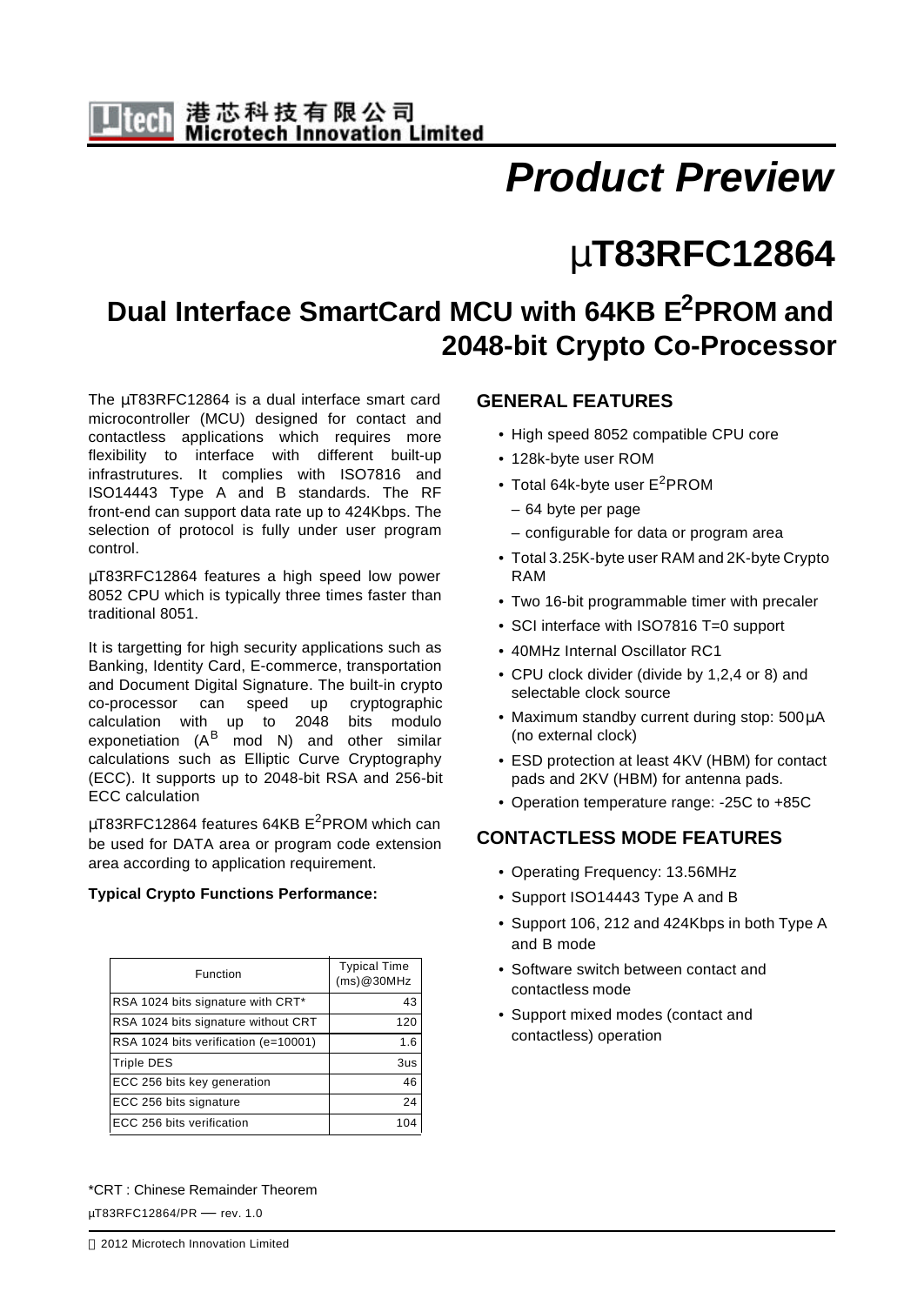

### **SECURITY FEATURES**

- Low Voltage Reset and Low Frequency Reset
- Tamper Monitor
- Protection Features Against Security Attacks
- True Random number generator
- High Speed single DES and Triple DES engine
- High Speed 2048-bit Crypto Co-processor
- CRC 16 Engine per ISO 13239 and compatible with ISO14443-3 CRC requirement
- Powerful Memory Management Unit (MMU)
- Support supervisor mode and user mode
- Temperature detector
- Optimized layout for security
- Unique identification code

## **SUPPORT STANDARDS**

- ISO/IEC 7816
- ISO/IEC 14443
- EMV 2000